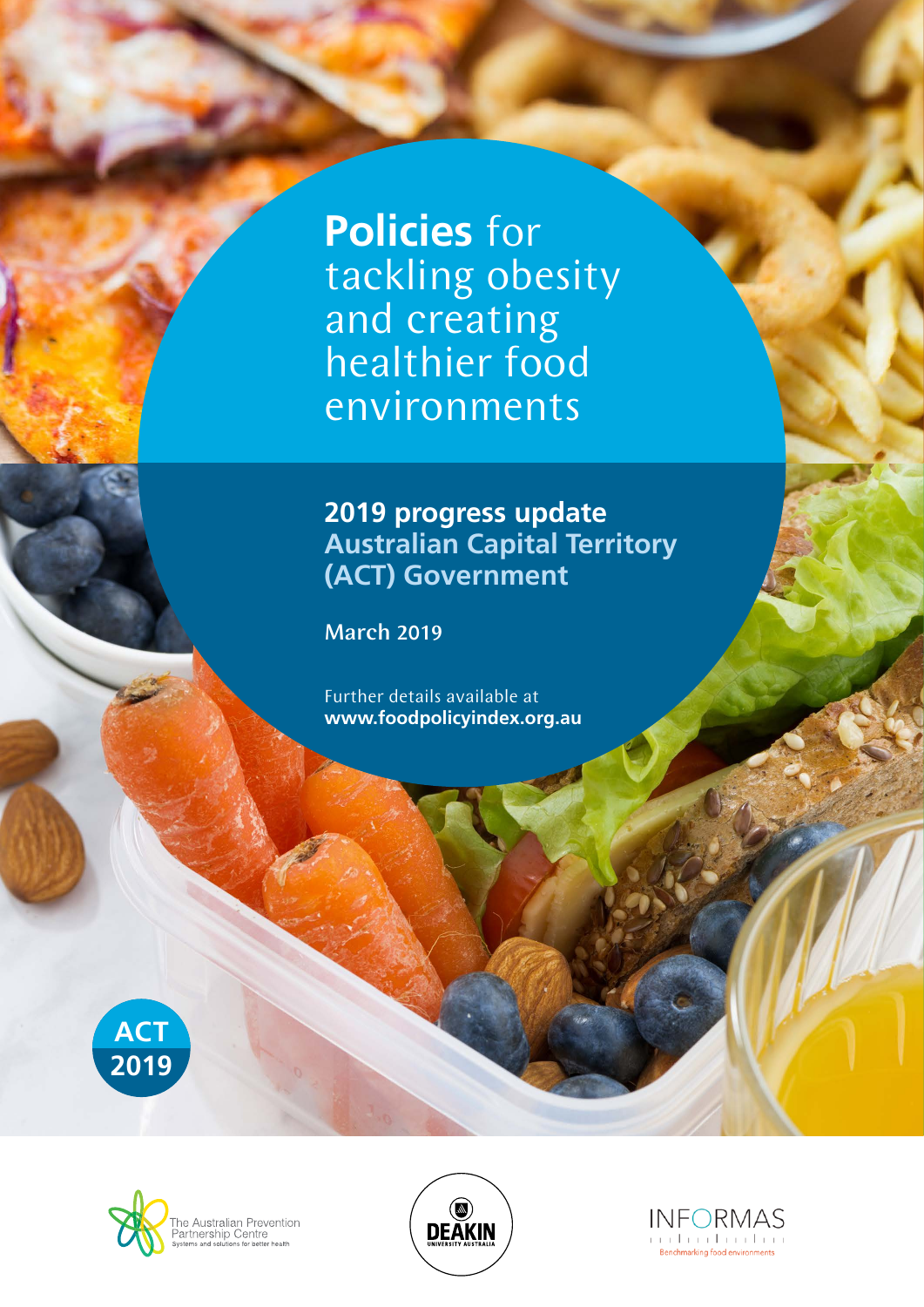# **Executive summary**

Unhealthy diets and obesity are leading contributors to poor health in Australia. Addressing obesity and improving population diets requires a comprehensive government response at Commonwealth and State/Territory levels.

In 2017, a Food Policy Index was developed for Australia to assess the food and dietrelated policies that were in place in each jurisdiction, and identify recommended actions for each government based on international best practice.

This report provides a follow up to the 2017 Food Policy Index report. It summarises and assesses the actions taken by the Australian Capital Territory (ACT) Government (July 2016 – December 2018) in relation to the recommended policies identified in the 2017 report.

Key areas in which the ACT Government has made progress



Implementation of the Healthy Choices Canberra program, which helps consumers to identify healthier food and drink options across a range of settings



Removal of unhealthy food and drink advertisements on Canberra's public bus network



Regular monitoring of school canteen menus, demonstrating high levels of compliance with the National Healthy School Canteen Guidelines

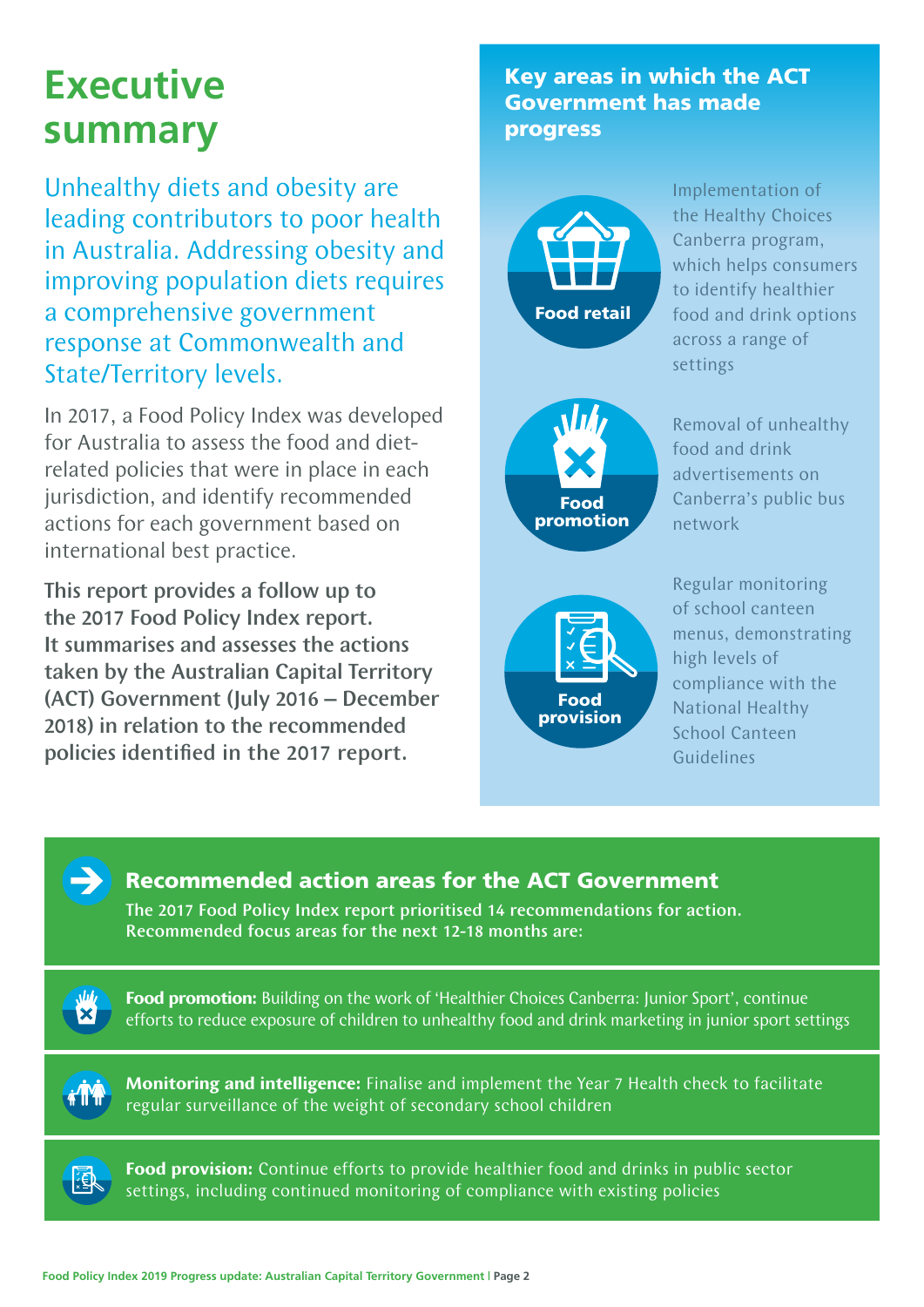# Healthy Food Environment Policy Index (Food-EPI)

### **In 2017, a Food Policy Index was developed for Australia to assess the extent to which governments in Australia were implementing globally recommended policies for tackling obesity and creating healthier food environments.1**

The project was conducted as part of INFORMAS, $<sup>2</sup>$  an international network of</sup> food policy and public health experts. The project implemented the Healthy Food Environment Policy Index (Food-EPI) tool, developed by INFORMAS to assess government policy across 14 domains related to food environments and applied in >10 countries. As part of the Food-EPI Australia 2017 project, recommended actions for each government (Federal, State and Territory) were developed and prioritised, based on international best practice and consultation with >100 non-government public health experts representing 53 organisations.

## Assessment of progress made

The Food-EPI Australia 2017 report identified and prioritised 14 recommended policy actions for the Australian Capital Territory (ACT) Government, as part of efforts to create healthier food environments and address obesity.

#### **The purpose of this 2019 Progress Update was to assess progress made by the ACT Government in relation to the recommended policy actions.**

Government officials from each jurisdiction in Australia provided information on actions taken by their government in relation to the recommended actions from the Food-EPI Australia 2017 report. This included all activities from **July 2016** (the date up to which policies were assessed in the 2017 report) to **December 2018.**

The actions were summarised, and progress in relation to each recommendation was assessed by the project team as 'Substantive action', 'Some action' or 'Limited action', based on the criteria in Table 1. The full details of actions taken and progress made by other jurisdictions are available at: www.foodpolicyindex.org.au

#### Substantive action

• Implemented substantive action in relation to all or most components of the recommendation

#### Some action

- Implemented action in relation to some components of the recommendation; and/or
- Taken steps to initiate or formulate plans in relation to the recommendation, but relevant actions have not yet been implemented

#### Limited action

- Taken no substantive action in relation to the recommendation; and/or
- Made no or very limited progress in the area

Table 1: Criteria for assessment of progress made

Sacks G for the Food-EPI Australia project team. Policies for tackling obesity and creating healthier food environments: scorecard and priority recommendations for Australian governments. Melbourne: Deakin University, 2017. Available at: www.foodpolicyindex.org.au

www.informas.org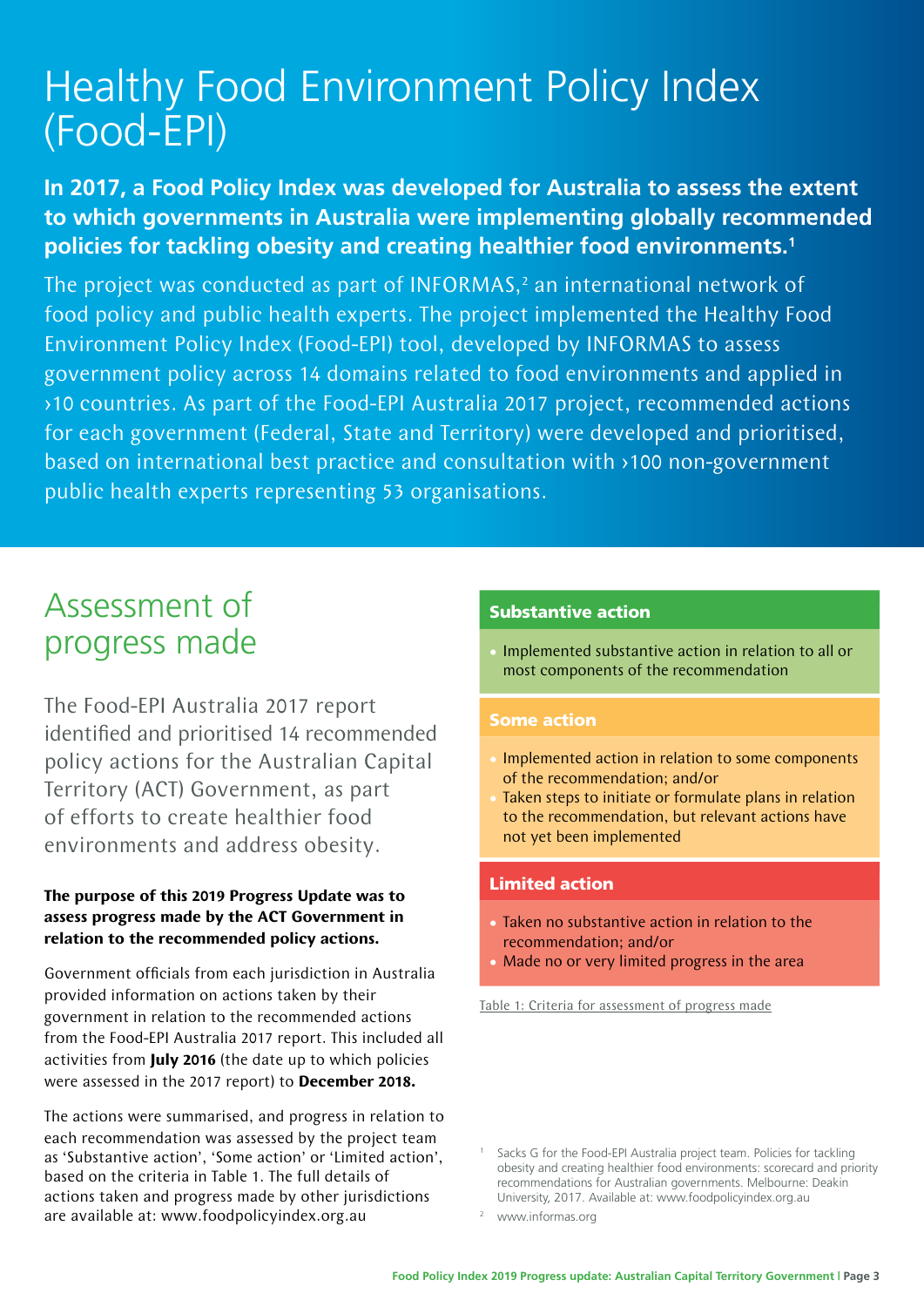### **Actions taken (July 2016 - December 2018) by the ACT Government in relation to the recommended policies from the 2017 Food Policy Index report**

|                  | <b>Domain</b>                            | <b>Recommended policy action</b>                                                                                                                                                                                   | Progress in relation to recommended action                                                                                                                                                                                                                                                                                                                                                                                                                                                                                                                                                                                                                                                                                           | <b>Assessment</b>         |
|------------------|------------------------------------------|--------------------------------------------------------------------------------------------------------------------------------------------------------------------------------------------------------------------|--------------------------------------------------------------------------------------------------------------------------------------------------------------------------------------------------------------------------------------------------------------------------------------------------------------------------------------------------------------------------------------------------------------------------------------------------------------------------------------------------------------------------------------------------------------------------------------------------------------------------------------------------------------------------------------------------------------------------------------|---------------------------|
| ACT1             | <b>Food retail</b>                       | Expand existing work with retailers and<br>food service outlets to improve in-store<br>availability of healthy foods and limit<br>availability and sales of unhealthy<br>foods                                     | In 2016, the ACT Government implemented the Choose<br>Healthier Business Pilot to trial voluntary in-store actions<br>to promote healthier food and drinks, and reduce the<br>marketing of unhealthy food and drinks. Following<br>the success of the pilot, in September 2018 the ACT<br>Government launched Healthier Choices Canberra, with<br>the aim of making it easier to find healthier food and drink<br>options at kids' entertainment venues, club restaurants,<br>cafes, supermarkets, sports canteens and hospital food<br>outlets. Over 40 local businesses and sports organisations<br>have signed up to the program. A communications and<br>marketing campaign is being rolled out.                                 | <b>Substantive action</b> |
| ACT <sub>2</sub> | Food<br>promotion                        | Continue demonstrating leadership in<br>implementing mechanisms to restrict<br>the promotion of unhealthy food and<br>beverages in community and sports<br>settings, and particularly in children's<br>settings    | The ACT Government is implementing the Healthier Choices<br>Canberra (HCC): Junior Sport pilot program to reduce the<br>exposure of children to unhealthy food and drinks in sport<br>and recreation settings. Four state sporting organisations<br>(Netball ACT, Basketball ACT, Canberra Region Rugby<br>League and AFL Canberra) have signed on, with further<br>sports engaged from 2019. The ACT government continues<br>to use the 2016 ACT Healthy Food and Drink Marketing<br>Criteria and Guidelines to determine whether a food or<br>drink item is suitable to be marketed on Transport Canberra<br>buses.                                                                                                                | <b>Substantive action</b> |
| ACT3             | <b>Monitoring</b><br>and<br>intelligence | Implement ongoing monitoring of<br>food environments, with a particular<br>focus on the nutritional quality of food<br>provided / available in early childcare<br>settings, schools, and public sector<br>settings | The ACT Government implements mandatory Healthy<br>Food and Drink Choices Policies in public schools (2015),<br>government workplaces (2016) and ACT Health facilities<br>(2015). Regular monitoring is undertaken to assess<br>whether the requirements of the policies are being met<br>and substantial improvements have been measured. In<br>2017, a review of the ACT's Traffic Light Food and Drink<br>Classification System was undertaken to assist in reviewing<br>effectiveness of the ACT Government's healthy food and<br>drink choice policies. ACT continues to monitor school<br>canteens against the National Healthy School Canteen<br>Guidelines, through regular menu reviews conducted by an<br>external agency. | <b>Some action</b>        |
| ACT4             | Food<br>provision                        | Develop and implement healthy food<br>provision guidelines for early childhood<br>settings and non-government schools                                                                                              | The ACT Government continues to support the Kids at Play<br>website, which aims to provide resources to families of<br>children aged 0-5 years and early childhood educators to<br>promote a nutritious, balanced diet and to limit the intake<br>of discretionary foods (e.g., sugar-sweetened beverages).<br>Fresh Tastes supports ACT primary schools to improve their<br>food and drink environments, including food and drink<br>provision. Currently, 93 of 108 ACT Government primary<br>schools, 15 of 24 Catholic primary schools, and 12 of 17<br>independent primary schools are participating in the<br>program. Recruitment is continuing.                                                                              | <b>Substantive action</b> |
| ACT5             | <b>Support for</b><br>communities        | Continue efforts to improve population<br>nutrition through community<br>education and awareness raising<br>strategies                                                                                             | Healthier Choices Canberra (launched September 2018) is<br>supported by a dedicated communications and marketing<br>campaign. The campaign utilises a range of channels to<br>engage the community in healthier eating, and guide<br>consumers to healthier choices at participating businesses.<br>In June 2018, ACT Health implemented a kilojoule menu<br>labelling awareness campaign. The four-week campaign<br>aimed to encourage consumers to notice, read, understand<br>and use kilojoule displays to guide healthier food and drink<br>choices in the ACT. Nutrition communications and healthy<br>eating information for the wider community (website,<br>weekly newsletter) is also provided by an external provider.    | <b>Some action</b>        |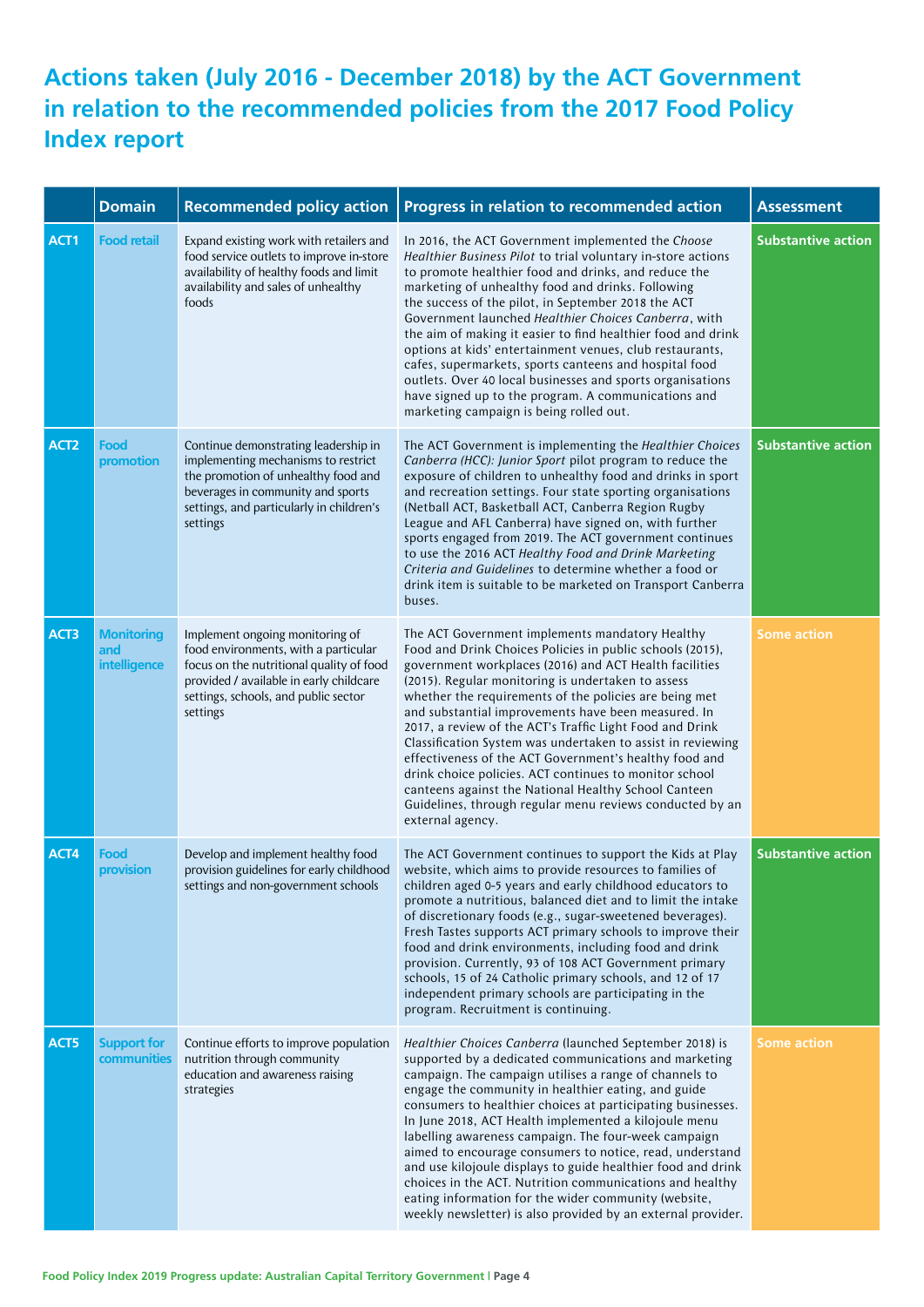| ACT <sub>6</sub>  | <b>Governance</b>                        | Implement formal health impact<br>assessments that consider population<br>nutrition and health impacts as part<br>of policy development and proposal<br>process                                                     | The ACT Healthy Weight Initiative established a formal<br>whole of government governance mechanism to integrate<br>health considerations in to policy making across sectors.<br>All ACT Cabinet submissions are required to report against<br>a triple bottom line, and regulatory impact statements are<br>conducted when required.                                                                                                                                                                                                                                                                                                                        | <b>Some action</b>        |
|-------------------|------------------------------------------|---------------------------------------------------------------------------------------------------------------------------------------------------------------------------------------------------------------------|-------------------------------------------------------------------------------------------------------------------------------------------------------------------------------------------------------------------------------------------------------------------------------------------------------------------------------------------------------------------------------------------------------------------------------------------------------------------------------------------------------------------------------------------------------------------------------------------------------------------------------------------------------------|---------------------------|
| ACT7              | <b>Food retail</b>                       | Investigate options for amending<br>the Territory Plan and associated<br>planning controls to decrease access<br>to unhealthy take-away foods and<br>increasing access to healthy food<br>outlets                   | The ACT Government is committed to the promotion and<br>provision of healthier food choices in the retail sector<br>through Healthier Choices Canberra. In its current form,<br>the ACT planning system does not provide close control<br>over the location or density of healthy (or unhealthy) food<br>retail outlets, and so this recommendation is considered to<br>be not directly implementable.                                                                                                                                                                                                                                                      | <b>Some action</b>        |
| ACT <sub>8</sub>  | Food<br>promotion                        | Require all organisations that receive<br>funding from the ACT government<br>to restrict all promotion (including<br>sponsorship) related to unhealthy<br>food and beverages as a condition of<br>receiving funding | The ACT Government is implementing the Healthier Choices<br>Canberra (HCC): Junior Sport pilot program with the aim<br>of reducing the exposure of children to unhealthy food<br>and drinks in sport and recreation settings. Activities<br>being delivered under HCC: Junior Sport include a focus<br>on upskilling the sports sector to negotiate and secure<br>sponsorship, with an emphasis on aligning junior club<br>sponsorships with health and wellbeing values.                                                                                                                                                                                   | <b>Some action</b>        |
| ACT9              | <b>Support for</b><br>communities        | Put in place community-wide structures<br>and associated resources for supporting<br>community-based interventions<br>designed to create and maintain<br>healthy food environments across<br>multiple settings      | In September 2018, the ACT Government launched<br>Healthier Choices Canberra, making it easier to find<br>healthier food and drink options at kids' entertainment<br>venues, club restaurants, cafes, supermarkets, sports<br>canteens and hospital food outlets. Over 40 local<br>businesses and sports organisations have signed up to the<br>program. There are no other structures in place to support<br>comprehensive community-led interventions designed to<br>create and maintain healthy food environments across<br>multiple settings.                                                                                                           | <b>Substantive action</b> |
| ACT <sub>10</sub> | <b>Monitoring</b><br>and<br>intelligence | Provide funding for oversampling for<br>the ACT in the triennial National Health<br>Survey for the purposes of monitoring<br>BMI and key nutrition indicators of<br>children and adults                             | ACT Health's Epidemiology Section has had initial<br>discussions with the Australian Bureau of Statistics<br>regarding the potential for oversampling the National<br>Health Survey. For the purposes of monitoring BMI and<br>key nutrition indicators, ACT Health administers the ACT<br>General Health Survey, the ACT Physical Activity and<br>Nutrition Survey (ACTPANS) and the Australian Secondary<br>Students' Alcohol and Drug Survey.                                                                                                                                                                                                            | <b>Some action</b>        |
| ACT11             | Food<br>labelling                        | Enhance existing menu labelling<br>regulations by requiring outlets to<br>display interpretive nutrition labelling,<br>potentially through adaptation of the<br>Health Star Rating scheme                           | The ACT Review of Display of Nutritional Information for<br>Food report (tabled in the ACT Legislative Assembly in<br>September 2017) noted some use of kilojoule information<br>on menu boards in the ACT, and strong business<br>compliance. The report recommended that any move<br>to change or expand the ACT's current menu labelling<br>requirements be undertaken through engagement and<br>discussion at national fora on food and health, supported<br>by a robust policy process. Kilojoule menu displays are<br>currently under a national review, and, when finalised,<br>the ACT Government will consider enhanced labelling<br>requirements. | <b>Some action</b>        |
| ACT12             | <b>Monitoring</b><br>and<br>intelligence | Introduce regular measuring of<br>children's height and weight at key<br>stages of primary and secondary<br>schools, on an 'opt-out' consent basis                                                                  | Children's height and weight is measured in primary school<br>by ACT Health at age 5/6 in the Kindergarten Health Check<br>(yearly) and at age 11/12 in the ACTPANS (three yearly) on<br>an opt-out consent basis. Children's height and weight will<br>be measured in secondary schools by ACT Health at age<br>12/13 in the Year 7 Health Check, which will replace the<br>ACTPANS from 2019. At this stage, the consent model will<br>be on an opt-in basis, however this is still to be determined.                                                                                                                                                     | <b>Substantive action</b> |
| ACT <sub>13</sub> | <b>Governance</b>                        | Modify the government lobby register<br>to require more detailed reporting,<br>including details of specific lobbying<br>activities                                                                                 | At the time of this report, an ACT Legislative Assembly<br>Committee was investigating developing the public register<br>of lobbyists in Canberra.                                                                                                                                                                                                                                                                                                                                                                                                                                                                                                          | <b>Some action</b>        |
| ACT14             | Governance                               | Improve transparency of political<br>donations by introducing real-time<br>declaration of political donations                                                                                                       | No specific progress has occurred since 2016.                                                                                                                                                                                                                                                                                                                                                                                                                                                                                                                                                                                                               | <b>Limited action</b>     |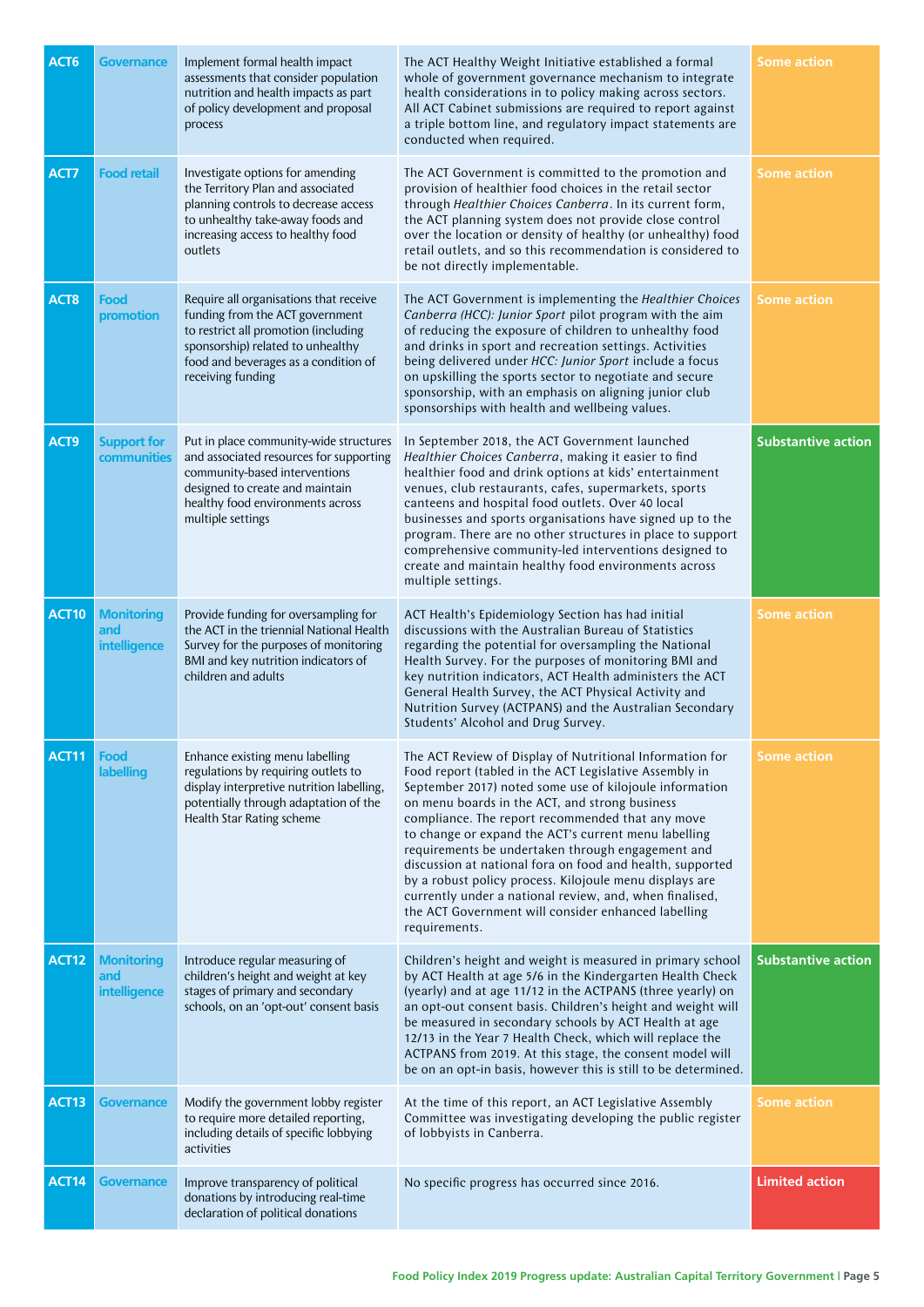# Acknowledgements

This project was conducted by researchers within the Global Obesity Centre, a World Health Organization (WHO) Collaborating Centre for Obesity Prevention within the Institute for Health Transformation at Deakin University, in conjunction with the Obesity Policy Coalition.

Funding for this project has been provided from the Australian Government's Medical Research Future Fund (MRFF). The MRFF provides funding to support health and medical research and innovation, with the objective of improving the health and wellbeing of Australians. MRFF funding has been provided to The Australian Prevention Partnership Centre under the Boosting Preventative Health Research Program. Further information on the MRFF is available at www.health.gov.au/mrff. Gary Sacks is the recipient of an Australian Research Council Discovery Early Career Researcher Award (DE160100307) and a Heart Foundation Future Leader Fellowship from the National Heart Foundation of Australia.

The project forms part of INFORMAS (International Network for Food and Obesity/NCD's Research, Monitoring, Action and Support), a global network of public interest organisations and researchers that seek to monitor and benchmark public and private sector actions to create healthier food environments and reduce obesity and NCD's globally.

We would like to thank all of the Australian Capital Territory Government officials that contributed their time and expertise to this report.

The contents of this published material are solely the responsibility of the authors and do not reflect the views of the funding partners.

Cite this report as: Sacks G, Robinson E for the Food-EPI Australia project team. Policies for tackling obesity and creating healthier food environments: 2019 Progress update, Australian Capital Territory Government. Melbourne: Deakin University, 2019.

For more details on the Healthy Food Environment Policy Index (Food-EPI) project go to: www.foodpolicyindex.org.au